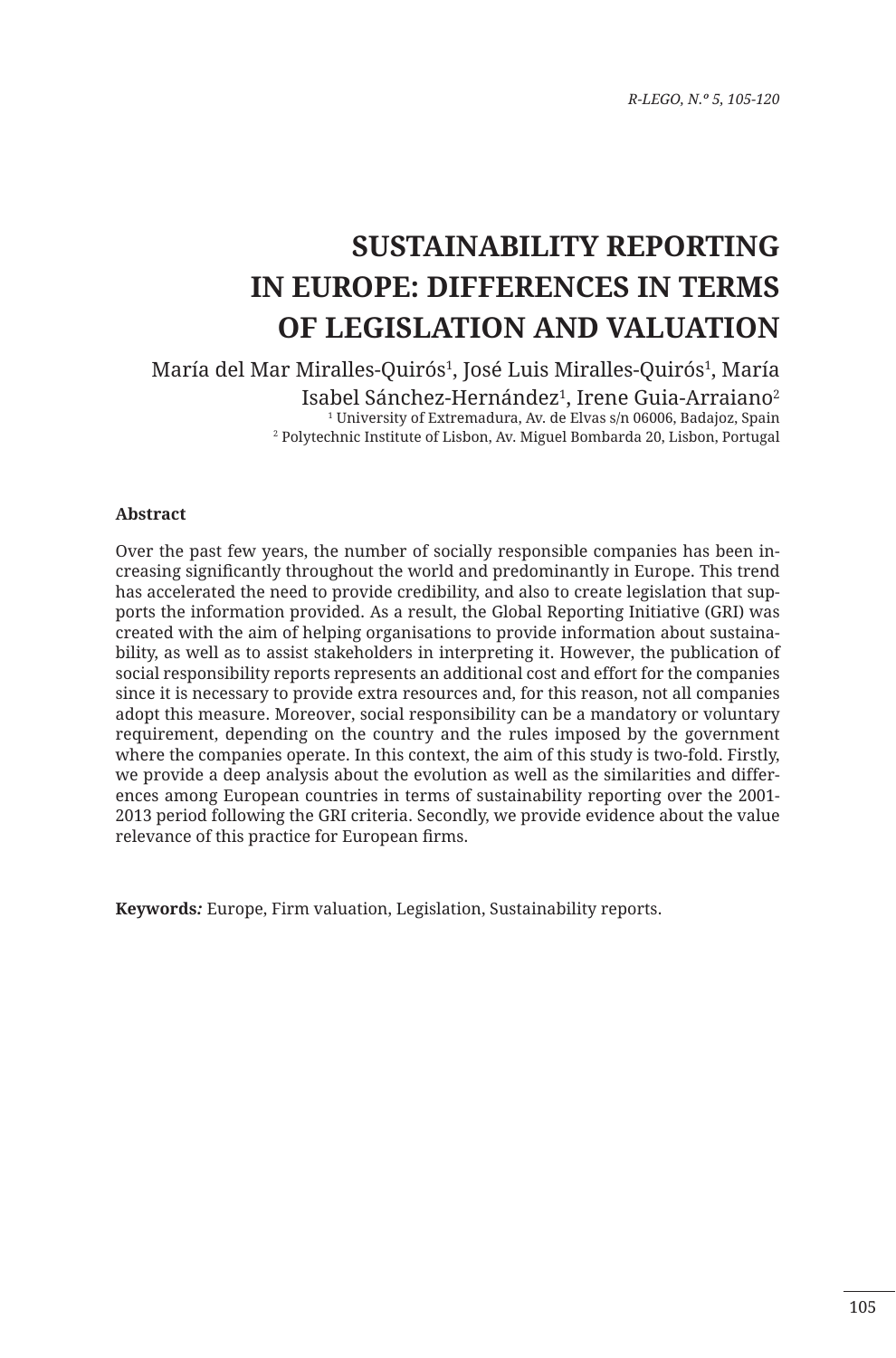#### **1. INTRODUCTION**

The investment in socially responsible companies has grown substantially in the last decade (KPMG, 2011). In this context, and under the influence of the economic policies defined by the European Commission (2011), as well as the policies and legislation of each European country, companies quoted on the stock market consider it advantageous to publish social responsibility reports, thus providing that information for investors. The scope of this study is relevant for European investors in as much as it provides pertinent information on how to manage their investments, taking into account the social responsibility practiced by the companies, even in times of economic recession.

The first studies in this area for the European markets as a whole, focused mainly on the environmental sector during the period preceding the financial crisis of 2008 (Hassel *et al*., 2005; Cormier and Magnan 2007; Moneva and Cuellar, 2009). After this period, the only analysis were carried out by Carnevale and Mazzuca (2014), focusing on the banking sector, and by Kaspereit and Lopatta (2015), focusing on the quality of the social responsibility reports presented by large companies quoted on the European markets.

In this context, the aim of this study is to analyze whether the information about social responsibility, provided by the Global Reporting Initiative (GRI), influences the market value of companies quoted on the stock markets of Denmark, Finland, France, Germany, Italy, the Netherlands, Norway, Spain, Sweden, and the United Kingdom during the period from 2001 to 2013, taking into account the singularities of each market, as well as the impact of the international financial crisis.

The applied methodology is in accordance with previous literature where the base model considered is the Ohlson (1995) model. The regression equations are estimated by applying panel data, thus allowing an analysis of the capital appreciation of each asset individually.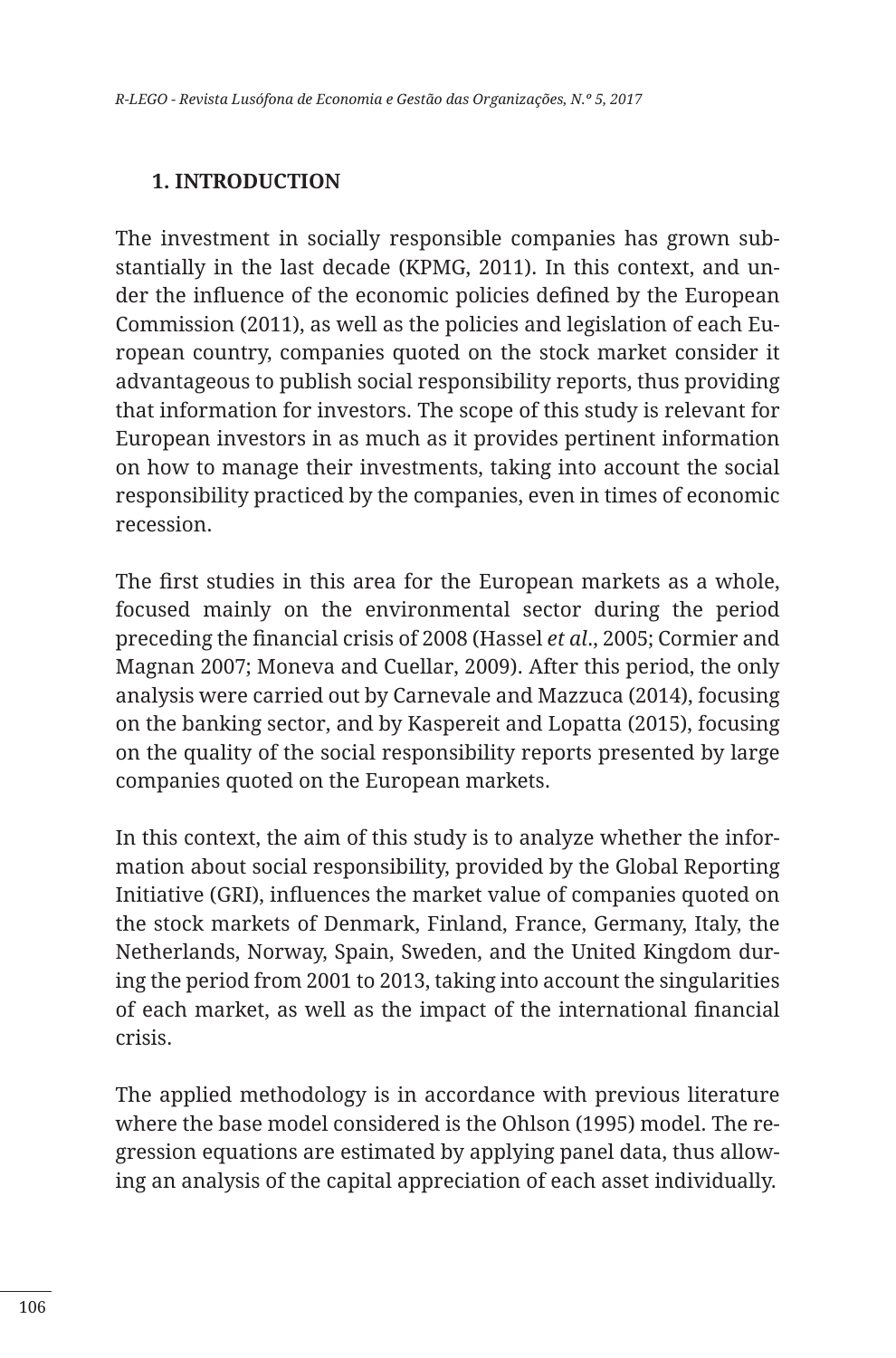The results are conclusive, showing that in all European markets, during the period under study, investors valued socially responsible companies that comply with the GRI. However, the analysis carried out for each of the individual stock markets studied, reveals that only the markets in Germany and the United Kingdom value positively the companies that publish sustainability reports that follow the GRI criteria, unlike the Swedish market that values them negatively. In the other markets, the share value of this class of firms is not influenced by the sustainability information.

However, the behaviour of investors before the economic crisis was not maintained, and there are significant changes in share appreciation for the companies that publish sustainability reports and are included in the GRI. Thus, we have proved that, during the period prior to 2008, the stock markets in Germany and Spain valued positively these companies. However, during the period of economic recession, from 2008 to 2013, the Italian market is the only one where GRI listed companies have their quotation valued positively, while the markets in the Netherlands and Sweden were significantly penalized.

This research contributes to the financial literature because it is one of the first studies to analyse each European stock market regarding the impact of social responsibility information published by companies, in compliance with the criteria of the GRI. We determine if this information is reflected in the share value in the period from 2001 to 2013, as well as in the periods of expansion and recession caused by the financial crisis of 2008.

The study is organized as follows. Section 2 presents a review of the literature. Section 3 we describe the evolution of sustainability reporting in Europe as well as the differences in terms of legislation among European countries. In section 4 we present an empirical analysis in order to investigate the influence of that sustainability information on the market value of the companies. Finally, in section 5 we present the conclusions of our study.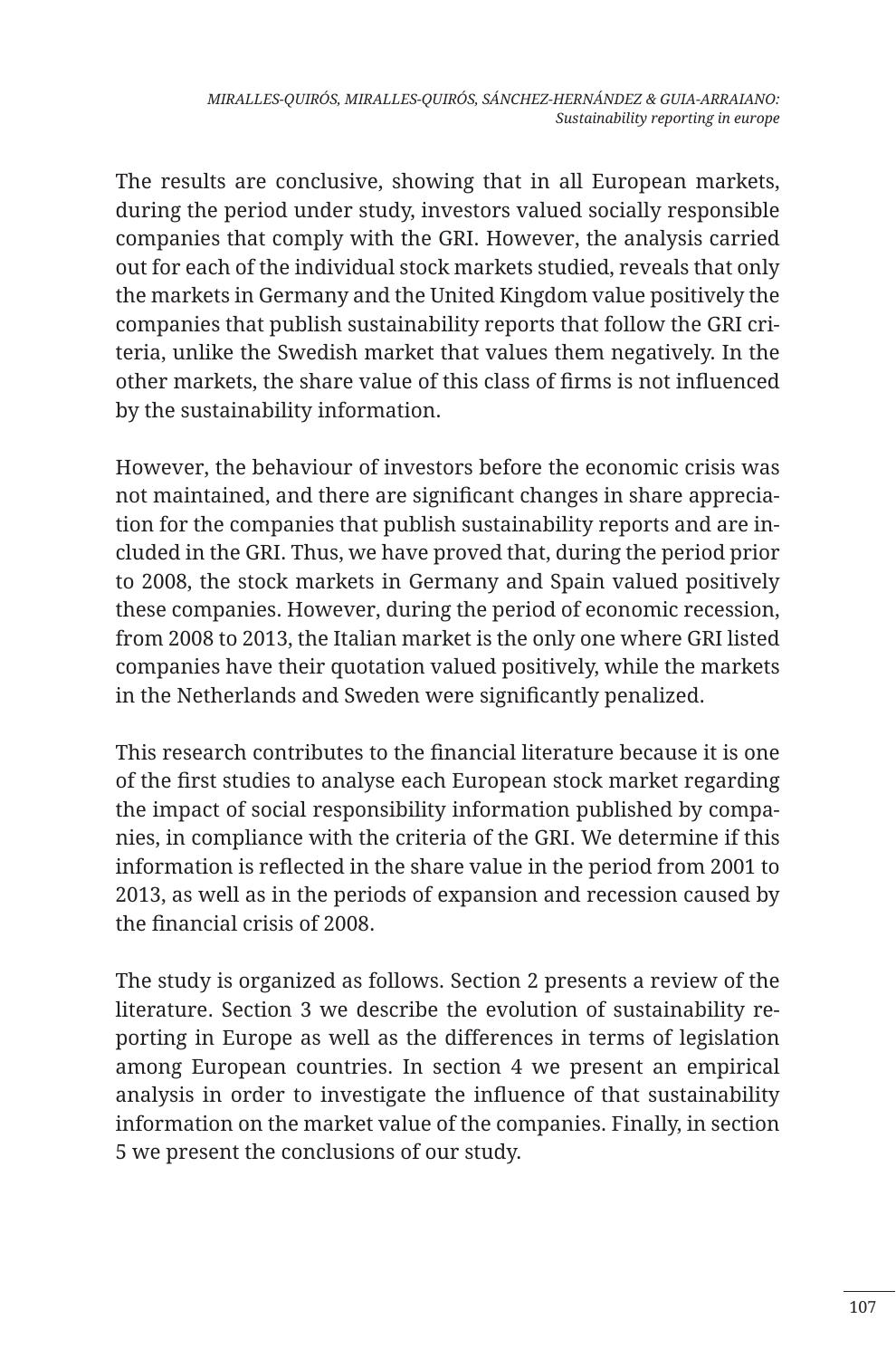#### **2. LITERATURE REVIEW**

Over the past few years, the number of socially responsible companies has been increasing significantly throughout the world and in Europe, particularly in the last decade (KPMG, 2011). This fact is proven by organisations, such as the GRI, that assess and rate the firms according to their social responsibility performance. The publication of social responsibility reports represents an additional cost and effort for the companies since it is necessary to provide extra resources and, for this reason, not all companies adopt this measure. However, social responsibility can be a mandatory or voluntary requirement, depending on the country and the rules imposed by the government where the companies operate.

The only previous study that analyses the relevance of social responsibility information on the quoted stocks of a European market, using exclusively the information provided by the GRI, was done by Schadewitz and Niskala (2010). In this context, the authors analysed the behaviour of a very small number of socially responsible companies in the Finnish market. Having started the study with only 7 companies in 2002, and reaching 15 in 2005, the results were conclusive in demonstrating that the information made available by the GRI, influences positively the value of the companies quoted on the stock market.

There are other studies that have used non-financial information made available by various entities, such as the work carried out by Kaspereit and Lopatta (2015), who have analysed the impact on the market value of socially responsible companies included in the Dow Jones Sustainability Index (DJSI), and in the GRI. The sample analysed by the authors is comprised of the 600 largest companies in accordance with the annual list published by the Sustainable Asset Management Group (SAM), during the period from 2001 to 2011. In addition to these criteria, the sample also included companies considered socially responsible based on additional information provided by the companies themselves. In this analysis, the authors applied the Feltham and Ohlson (1995) model for the period under study, and also for the periods before and after 2007, showing that they are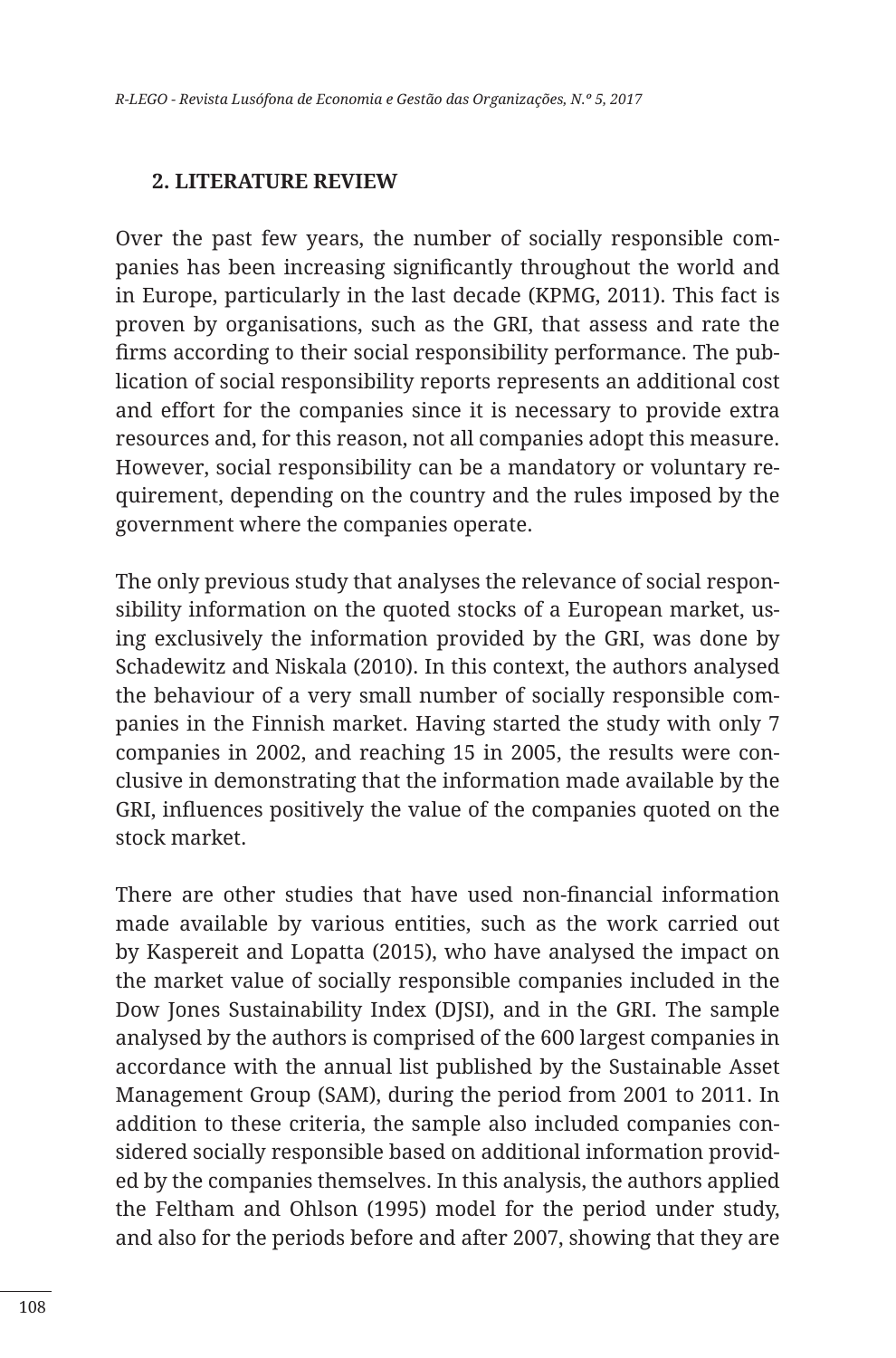relevant to the market value. The companies included in the DJSI reveal a higher market value, but the same cannot be said about the companies included in the GRI.

The UK market has been analysed by Klerk *et al.* (2015) who studied the sixty nine largest quoted companies in 2008. By applying the GRI criteria, as well as the information extracted from the KPMG report, they concluded that British investors valued the socially responsible companies analysed in that particular year, thus rewarding those that showed a higher level of social responsibility.

Cardamone *et al.* (2012) analysed only 178 quoted companies that published sustainability reports, even though they had not been rated by any private rating agency, in the Italian market over the period of 2002 to 2008.They concluded that the relationship between financial information and sustainability is negative, showing that the investors did not value the non-financial information.

The banking sector in Europe has been analysed by Carnevale and Mazzuca (2014) in 14 countries with a total of 113 banks considered socially responsible, according to the social responsibility reports they provided. The study started in 2002 with 77 banks and finished in 2011 with 113 banks. The coefficient associated with the social responsibility variable is positive, and statistically significant, indicating that the stock market considerably values banks that publish sustainability reports. The authors conclude that the results are not determined by the size of the bank and, despite the fact that the economic crisis has had a negative effect on all banks, socially responsible or not, the European banks that published sustainability reports fared better during the crisis. The authors conclude that the relationship between the financial and the non-financial information is not consistent for Europe, and depends on the regulations of each country and its governance.

Worldwide, Lopatta and Kaspereit (2014) investigated companies from 26 countries encompassing all sectors of activity that are included in the MSCI World Index. The information about social responsibility was taken from the Global Ethical Services (GES) rating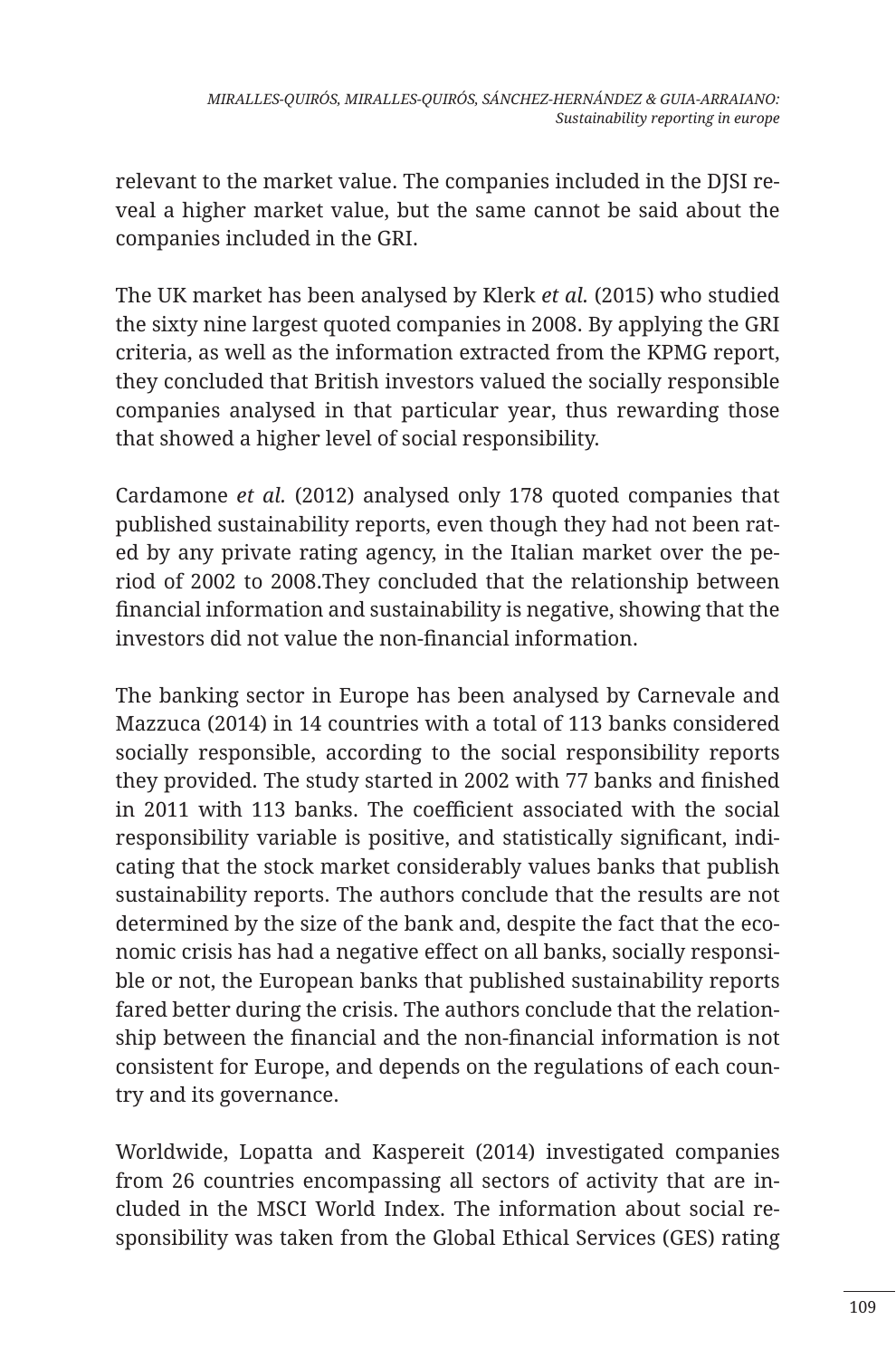agency for the period between 2003 and 2011. The results obtained show that before the financial crisis caused by Lehman Brothers in September 2008, the value of a company on the global market did not depend on it being socially responsible or not, whereas after this date the opposite is true. In a period of economic recession, investors tend to value companies that adopt a socially responsible management.

Berthelot *et al.* (2012) investigated 146 companies quoted on the Canadian stock market, 28 of which published sustainability reports in 2007 – the information was provided by the companies themselves. The base model applied was the Ohlson (1995) model where a dummy variable was created containing the sustainability information. The results obtained show that investors value companies that adopt socially responsible practices and, in turn, the companies benefited financially for adopting such practices.

The inclusion or exclusion of companies in the DJSI index in the United States and Canada was analysed for the period between 2007 and 2010 by Lourenço *et al.* (2012), and between 2008 and 2010 by Lourenço *et al.* (2014), in order to determine if it was relevant to their market value. The results indicate that the inclusion of a company in the DJSI index creates value for that company, causing an increase in its market value, meaning that the investors value companies that adopt socially responsible policies.

In this context, our study aims to examine whether the market value of quoted companies, in ten European countries, is influenced by the social responsibility information provided by the GRI, and also how that value is affected by the financial crisis. Furthermore, the same analysis is performed for each of the countries considered.

### **3. THE EVOLUTION OF SUSTAINABILITY REPORTS IN EUROPE**

Recent years have been characterized by a substantial increase in the number of companies worldwide that started publishing sustainability reports. This trend has accelerated the need to provide credibility, and also to create legislation that supports the information provided.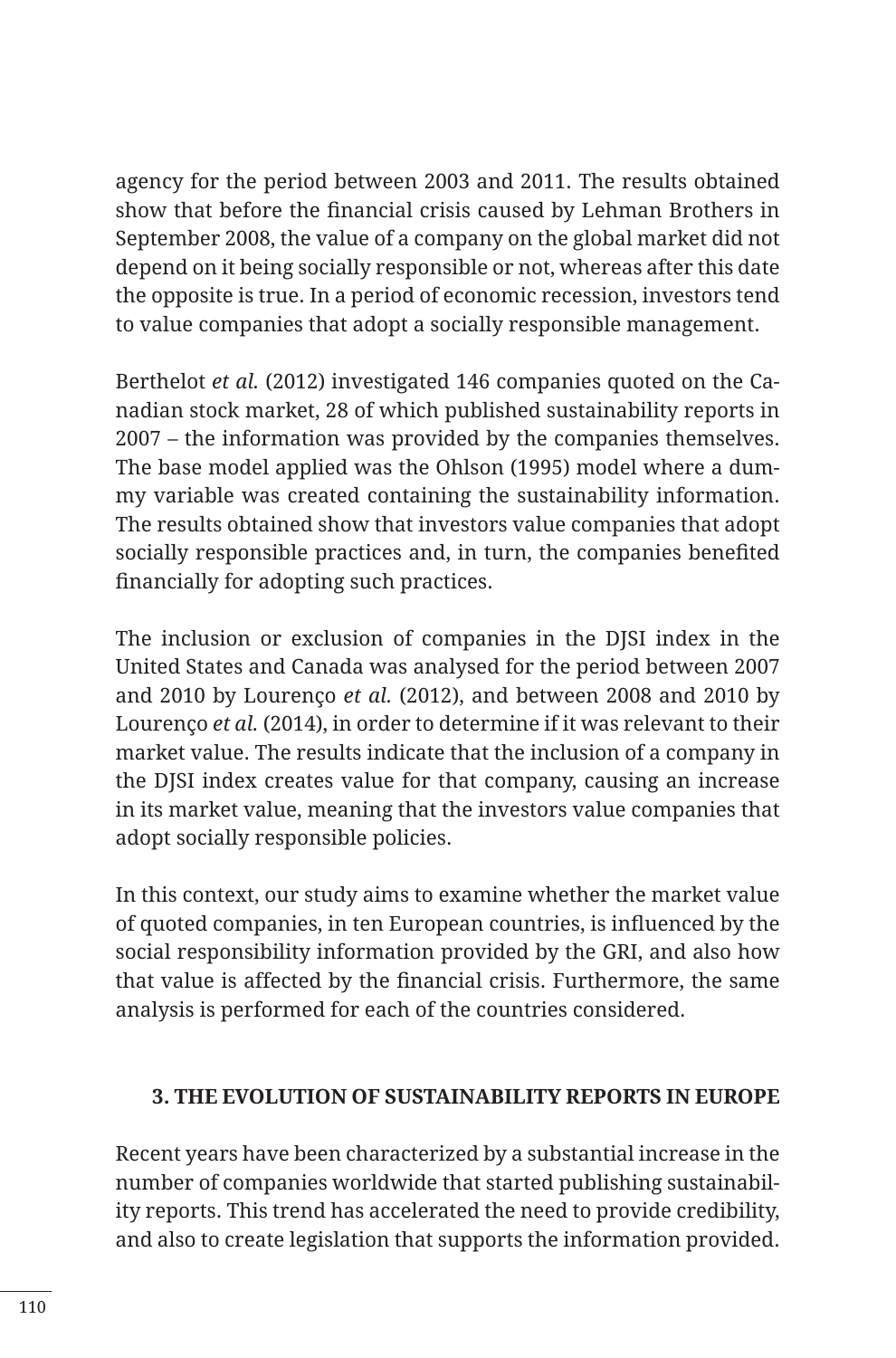As a result, the GRI was created with the aim of helping organisations to provide information about sustainability, as well as to assist stakeholders in interpreting it. Therefore, every year since 1999, the GRI prepares and publishes a list of international firms that produce sustainability reports in accordance with its globally recognised criteria, which are used in the present study.



**Figure 1: Evolution of the number of GRI companies from 2001 to 2013 in Europe**

Source: *Global Reporting Initiative*

The number of companies that are socially responsible according to the above criteria has increased over the time period studied, as we can see in Figure 1. Among other factors, this may be due to legislation published by the European Union and the individual member states.

During the period under study, some relevant facts occurred that influenced the policies and the legislation in the European Union (EU) regarding social responsibility, namely the publication of the COM 2001 366 (Green Paper) by the European Commission in 2001, and the COM 2002 347 in 2002, where a strategy for Corporate Social Responsibility (CSR) was presented inviting companies to voluntarily adopt social, environmental, and economic objectives in their relations with the stakeholders, with the aim of directing investors to companies that publish sustainability reports.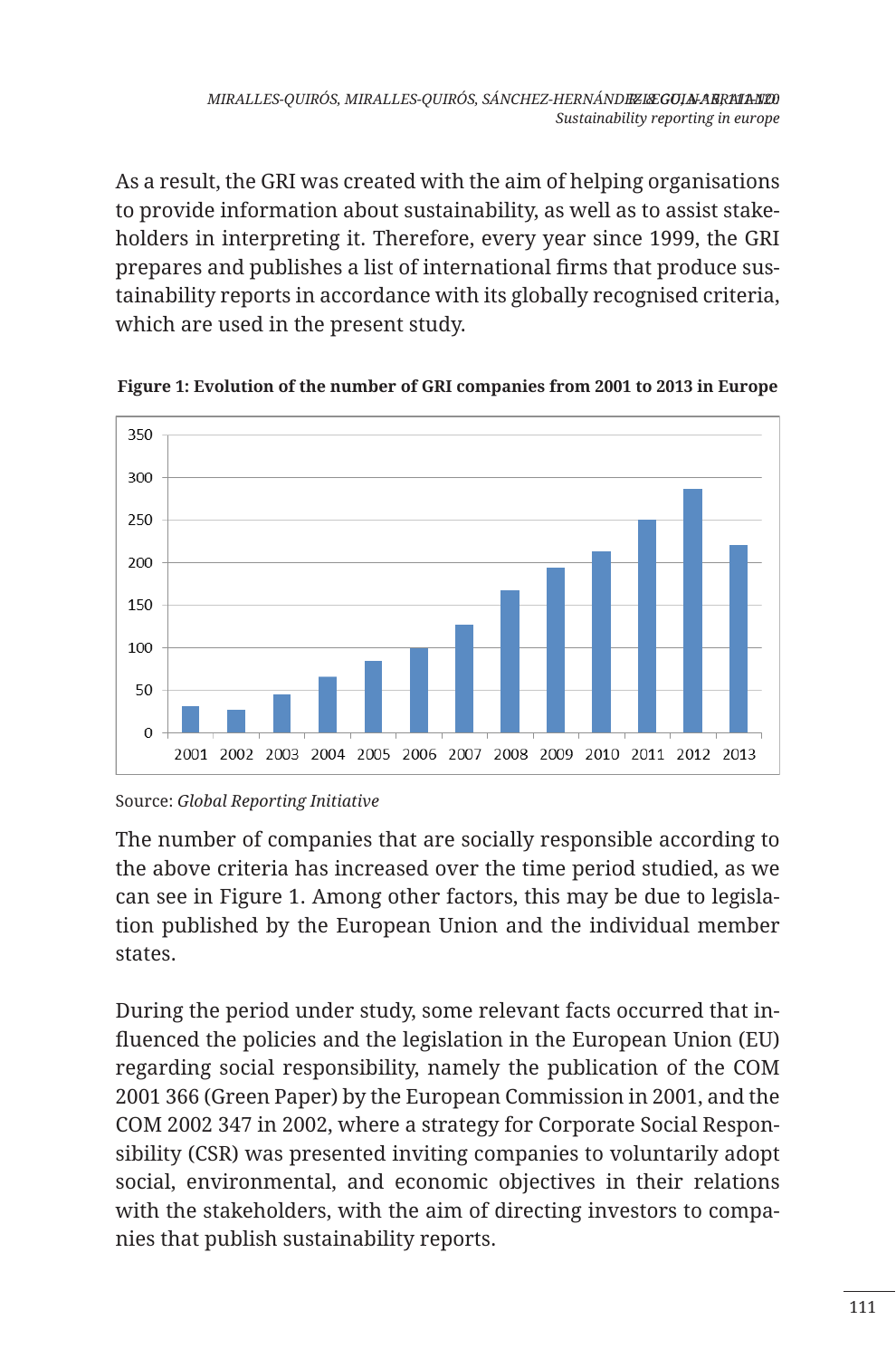Specifically, Spain sees the introduction of the mandatory presentation of environmental reports following the EU Recommendation in the Resolution 25 March 2002 (BOE, April 4 2002). In Denmark, the government understood that in times of economic crisis it is advantageous for companies to adopt socially responsible practices, which act as a strategic defence mechanism in the corporate world, and subsequently issued the Action Plan for Corporate Social Responsibility (2008). In the wake of the economic crisis of 2008, the UK government introduced legislation that reinforced the previous UK Companies Act (2006) urging companies to publish sustainability reports. In 2013, the government introduced a further requirement, forcing companies to adopt social and environmental policies in order to reduce their climate impact, which should be included in the reports. In Sweden, in 2013, a new legal requirement was introduced, making it mandatory for companies to incorporate into their policies aspects such as respect for human rights, and the reduction of their climate impact.

#### **4. HOW DO STOCK MARKETS VALUE THIS INFORMATION?**

To analyse the extent to which stock markets place value on that social responsibility information, we applied the accounting model developed by Ohlson (1995). This model considers the financial information and introduces the concept of "other information", which can be regarded as relevant to the increased value of a company. In our study, we considered the social responsibility information provided by the GRI.

Therefore, we considered in our model a binary variable that indicates whether a company is included in the GRI in each of the years of the period covered by our study. The model is given by:

$$
\begin{aligned} M_{i,t} &= \alpha_0 + \alpha_1 \mathbf{B}_{i,t} + \alpha_2 E_{i,t} + \alpha_3 GRI_{i,t} + \varepsilon_{i,t} \\ (1) \end{aligned}
$$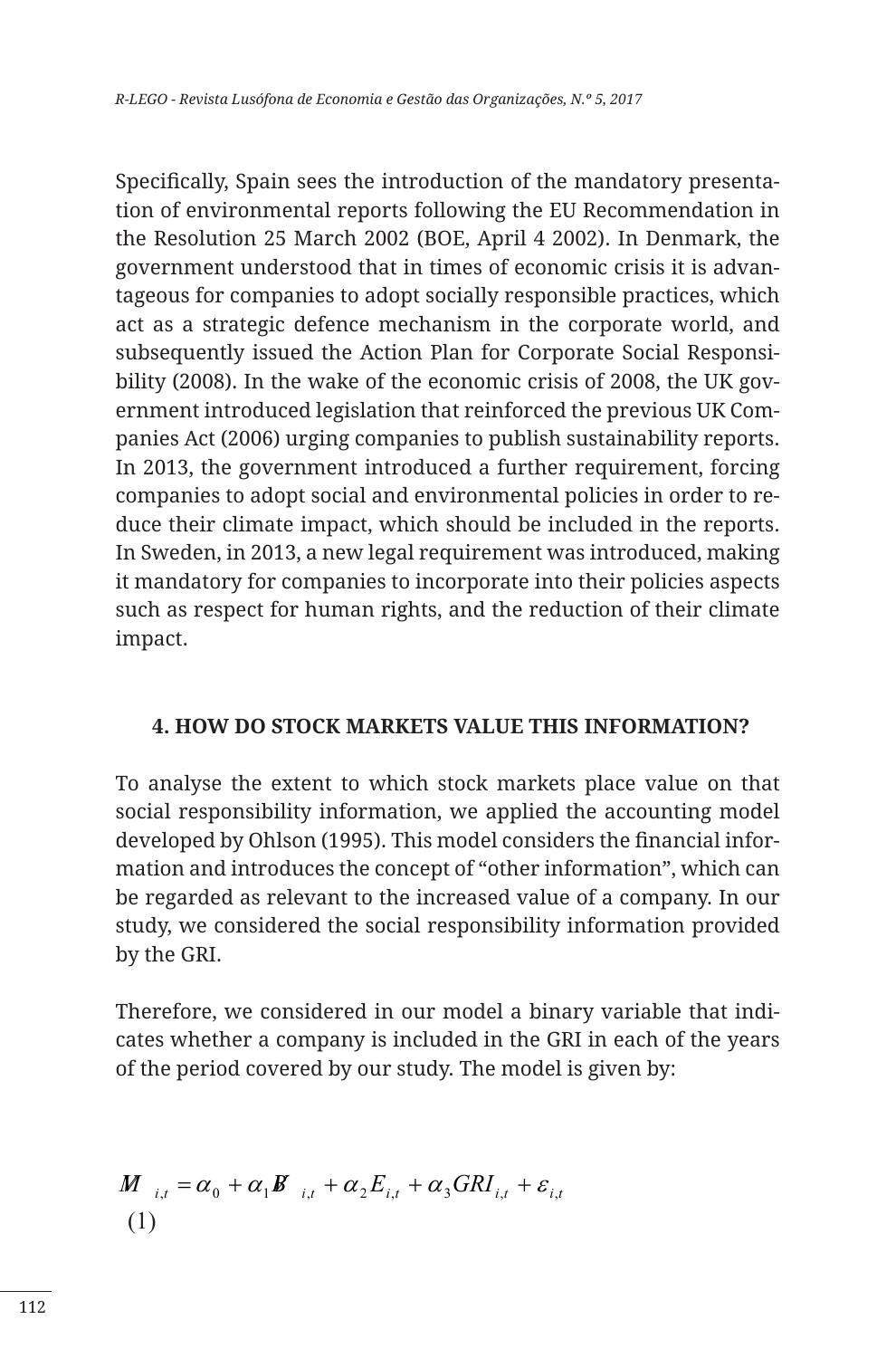where  $M_{i}$ , is the market value of company *i* in year *t*,  $\boldsymbol{B}^{i}$ , is the book value of company *i* in year *t*,  $E_{i,t}$  is the price earning of company *i* in year *t*,  $GRI$ <sub>*i*,</sub> is a dummy variable, which assumes the value of 1 if the company *i* publishes its social responsibility report in accordance with the GRI criteria in year *t*, and zero otherwise; and finally,  $\varepsilon_i$ , is the error of company *i* in year *t*. We hope that the coefficient  $\alpha_3$  will be positive and statistically significant, thus indicating that investors value the fact that a company is included in the GRI index, and that the non-financial information affects positively the share value on the stock market.

The financial information, in particular the market value, price-tobook value, and earnings per share, were taken from the Thomson Reuters Datastream database. The market value and price-to-book value were considered on the last day of December of each year of the study period, while the earnings per share are an annualized value.

For the analysis of market appreciation we used the econometric method of panel data. This method is a combination of the time-series model and the cross-section model. The Hausman test is used to determine which model is the most adequate: fixed effects or random effects. The null hypothesis of the test is that there is exogeneity between the end of the individual effect and the model variables, meaning that the model is of the random effects type. The rejection of the hypothesis implies the adoption of the fixed effects model.

The multiple regression model previously proposed was tested for their suitability by the *F* test of significance, showing the corresponding *p-*value. The adjusted coefficient of determination *R*<sup>2</sup> was determined and represents the proportion of variability in the market value dependent variable that is explained by the regressive variables. This way, the closer  $R^2$  is to the unit, the greater is the explanation of the dependent variable by the adjusted model.

The singularities of each country have been taken into account in this analysis. The characteristics of each European market, such as the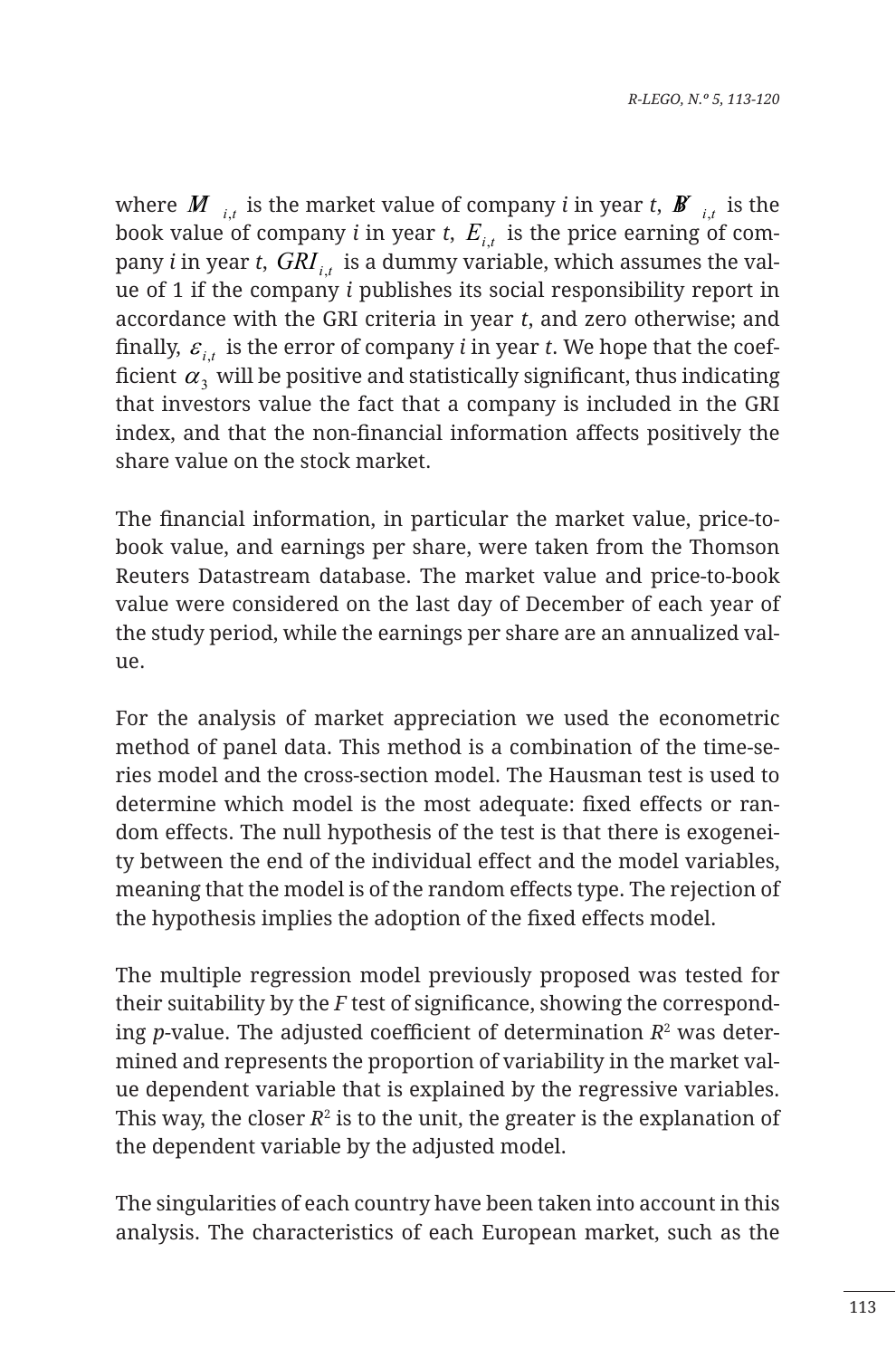number of quoted companies, the legislation in force throughout the period under study, as well as the social and environmental policies adopted by each government – as mentioned by Jackson and Apostolakou (2010) – influence the market value of socially responsible companies.

The sample of our study, for the period between January 2001 and December 2013, includes 1,650 companies quoted on the stock markets of ten European countries: Denmark, Finland, France, Germany, Italy, the Netherlands, Norway, Spain, Sweden, and the United Kingdom, and it includes all sectors of activity, except the financial sector. We started the study in 2001 because that marks an increase in the number of socially responsible companies susceptible to analysis, whereas before that period the number of companies was limited in some countries.

More precisely, our study considers the companies quoted on the stock market for each of the ten countries mentioned above, excluding firms in the financial sector as they have a specific accounting system, which is different from other sectors of activity. This procedure was taken into account in previous literature (Moneva and Cuellar 2009). The observations that presented a negative book value were removed from the sample, in accordance with the Lourenço *et al.*  (2012 and 2014) approach. To make sure that the regression results were not influenced by the sample outliers, we sorted the market value in ascending order and the companies of each country in the top and bottom 2.5% were removed. This procedure is in accordance with prior literature, where it is discussed and studied by Curto *et al.*  (2011). The final sample comprises a total of 1,650 companies.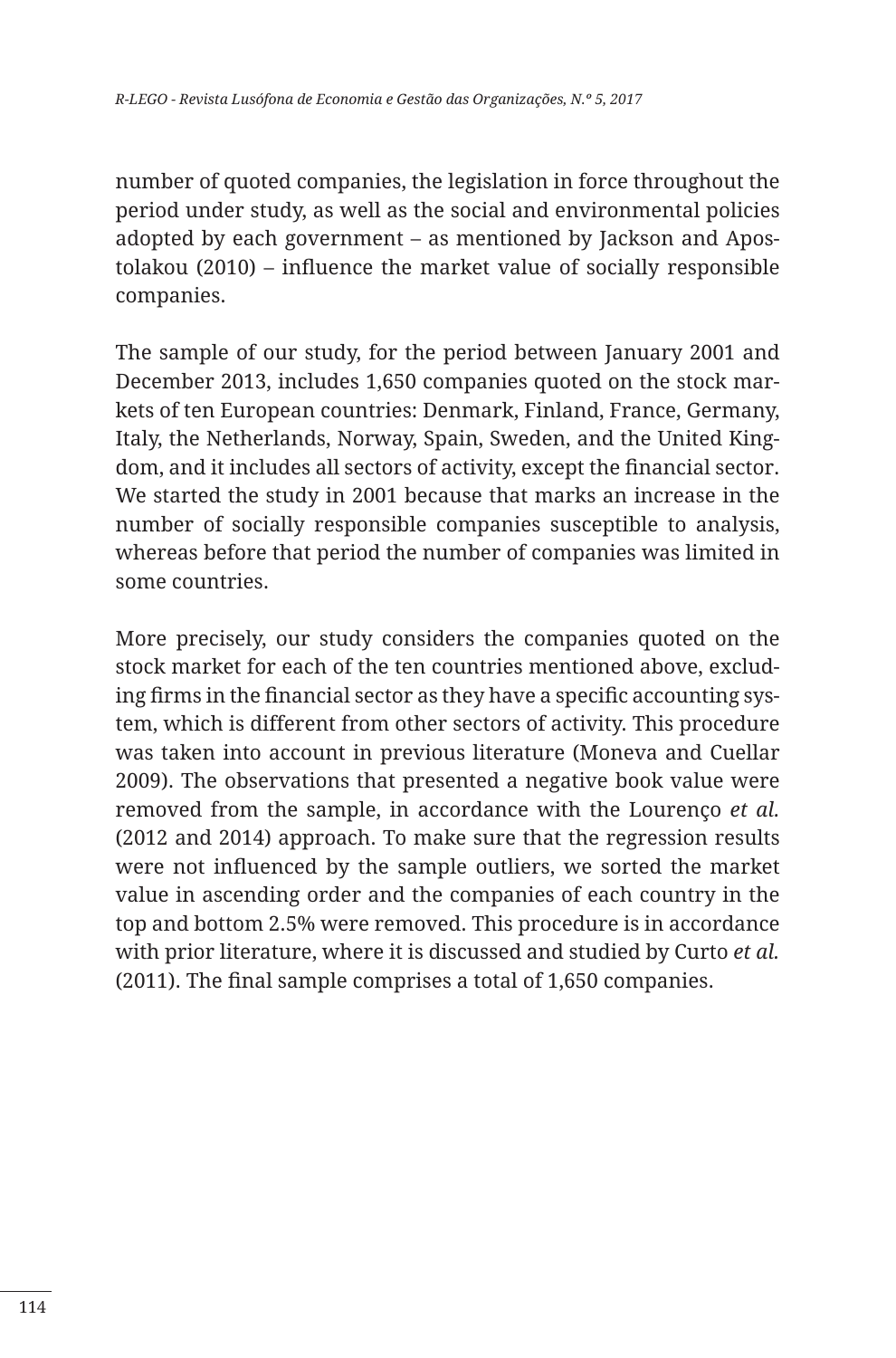| Market         | Number of    | <b>GRI</b> reports |      |
|----------------|--------------|--------------------|------|
|                | quoted firms | Number             | $\%$ |
| Denmark        | 23           | 6                  | 26,0 |
| Finland        | 103          | 37                 | 35,9 |
| France         | 403          | 44                 | 10,9 |
| Germany        | 363          | 58                 | 15,9 |
| Italy          | 112          | 27                 | 24,1 |
| Netherlands    | 83           | 26                 | 31,3 |
| Norway         | 32           | 8                  | 25,0 |
| Spain          | 78           | 26                 | 33,3 |
| Swden          | 51           | 26                 | 50,9 |
| United Kingdom | 402          | 48                 | 12,5 |

Table 1: Structure of the sample

Table 1 shows the number of quoted companies in ten European countries, after the exclusion of the financial sector and the extraction of outliers, as well as the number of companies selected in accordance with the GRI criteria. The fourth column of the table displays the percentage of companies that have sustainability reports based on the quoted companies of each of the 10 stock markets, during the period from 2001 to 2013.

France, the United Kingdom and Germany are the major European stock markets, with 403, 402, and 363companies respectively. Germany is the leader with 58 companies that publish social responsibility reports, representing 15.9% of the quoted companies on the market, followed by the United Kingdom with 48, and France with 44. However, it is the Nordic countries that have the largest percentage of companies that publish social responsibility reports, Sweden with 50.9 %, followed by Finland with 35.9%, and the Netherlands with 31.3 %. In the stock markets of Mediterranean Europe, Spain and Italy are the leaders with 33.3% and 24.1 %, respectively.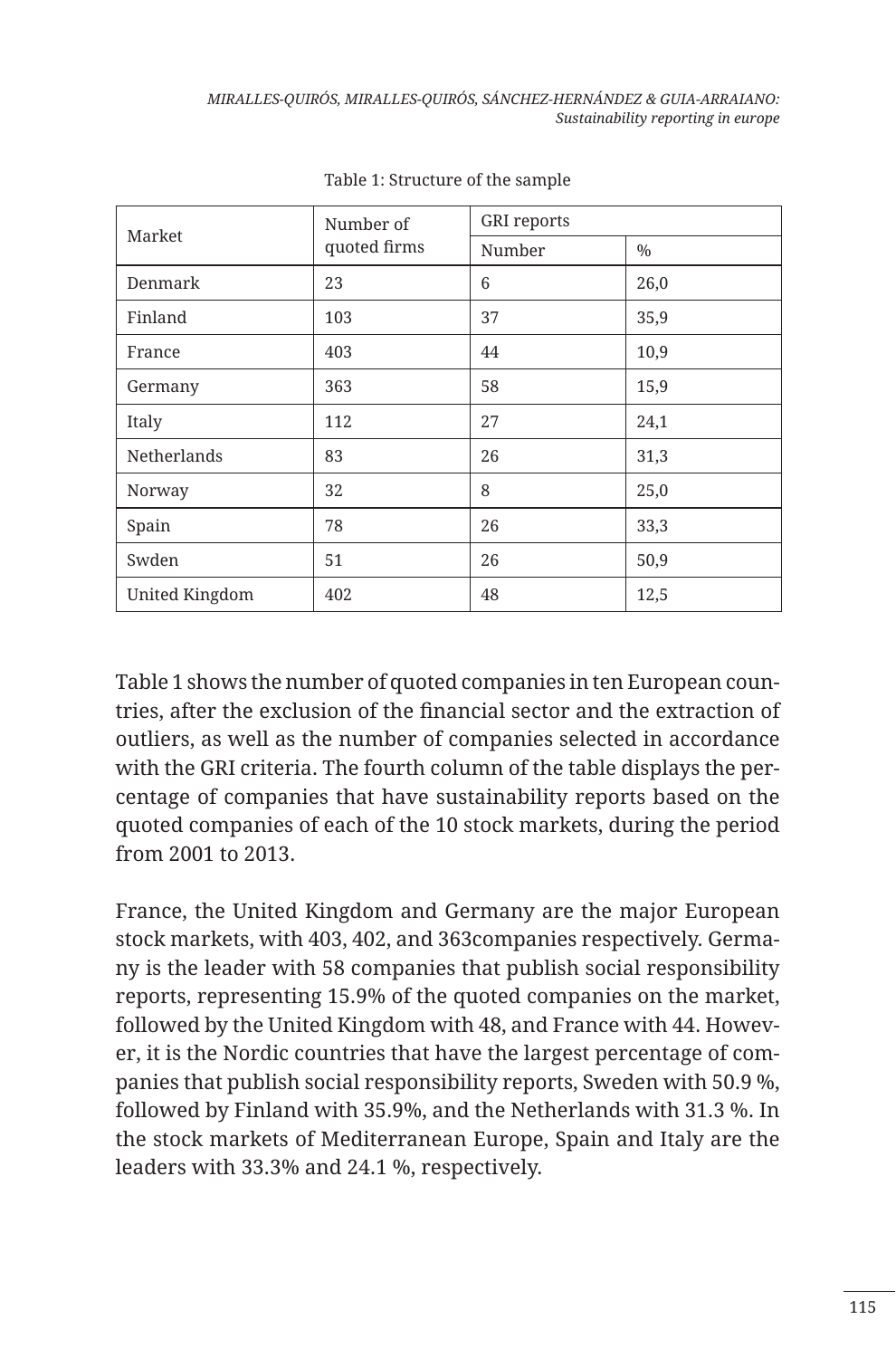|                | Denmark         | Finland       | France                | Germany                                                             | Italy      | Netherlan | Norway      | Spain      | Sweden      | Kingdom<br>United |
|----------------|-----------------|---------------|-----------------------|---------------------------------------------------------------------|------------|-----------|-------------|------------|-------------|-------------------|
| Intercept      | 4.486           | $0.790^{*}$   | 15.388**              | 3.669                                                               | 2.411      | 8.400     | 2.890***    | 5.079***   | 3.813       | 1.341             |
|                | (0.21)          | (0.10)        | (0.00)                | (0.00)                                                              | (0.00)     | (0.00)    | (0.01)      | (0.00)     | (00.00)     | (00.00)           |
| Book value     | $1.107***$      | $0.825***$    | $0.421***$            | $1.058***$                                                          | $0.847$ ** | 0.755***  | $0.611***$  | $0.593***$ | $0.593***$  | $0.849***$        |
|                | (0.00)          | (00.00)       | (00.00)               | (0.00)                                                              | (0.00)     | (00.00)   | (00.00)     | (00.00)    | (00.00)     | (00.00)           |
| Earnings       | 0.727           | 3.460         | $1.821$ <sup>**</sup> | 1.290                                                               | 2.261      | 1.915**   | 1.655***    | 2.208      | 3.390       | 4.433             |
|                | (0.21)          | (0.00)        | (0.00)                | (0.00)                                                              | (00.00)    | (00.00)   | (00.00)     | (00.00)    | (0.00)      | (00.00)           |
| GRI reports    | $-4.369$        | 0.299         | 1.605                 | 3.304                                                               | 0.840      | 0.773     | $-0.313$    | 1.014      | $-2.276***$ | $0.624*$          |
| <b>GRI</b>     | (0.29)          | (0.46)        | (0.37)                | (00.00)                                                             | (0.17)     | (0.66)    | (0.73)      | (0.26)     | (00.00)     | (0.06)            |
| Adjusted $R^2$ | 0.553           | 0.500         | 0.800                 | $0.872\,$                                                           | 6620       | 0.772     | 19494       | 0.388      | 0.602       | 0.825             |
| F-test         | $23.613**$      | $83.201^{**}$ | $46.239**$            | 73.179*                                                             | 39.894**   | 36.242*   | $23.264$ ** | 38.445**   | $63.060**$  | 51.975**          |
|                | (00.00)         | (0.00)        | (0.00)                | (00.00)                                                             | (00.00)    | (0.00)    | (00.00)     | (0.00)     | (00.00)     | (0.00)            |
| Hausman test   | 0000            | 0000          | $137.644*$            | $50.200**$                                                          | 56.503**   | 22.975    | 0000        | 0000       | 0000        | $32.387**$        |
|                | $(00^{\circ}L)$ | (1.00)        | (0.00)                | (0.00)                                                              | (00.00)    | (0.08)    | (001)       | (001)      | (001)       | (00.00)           |
|                | Random          | Random        | Fixed                 | <b>Fixed</b>                                                        | Fixed      | Fixed     | Random      | Random     | Random      | Fixed             |
|                |                 |               |                       | and * represent significance levels of 1%, 5% and 10% respectively. |            |           |             |            |             |                   |
|                |                 |               |                       |                                                                     |            |           |             |            |             |                   |

Table 2: Results of the Ohlson (1995) model with panel data in each European market in 2001-2013

Table 2: Results of the Ohlson (1995) model with panel data in each European market in 2001-2013

*R-LEGO - Revista Lusófona de Economia e Gestão das Organizações, N.º 5, 2017*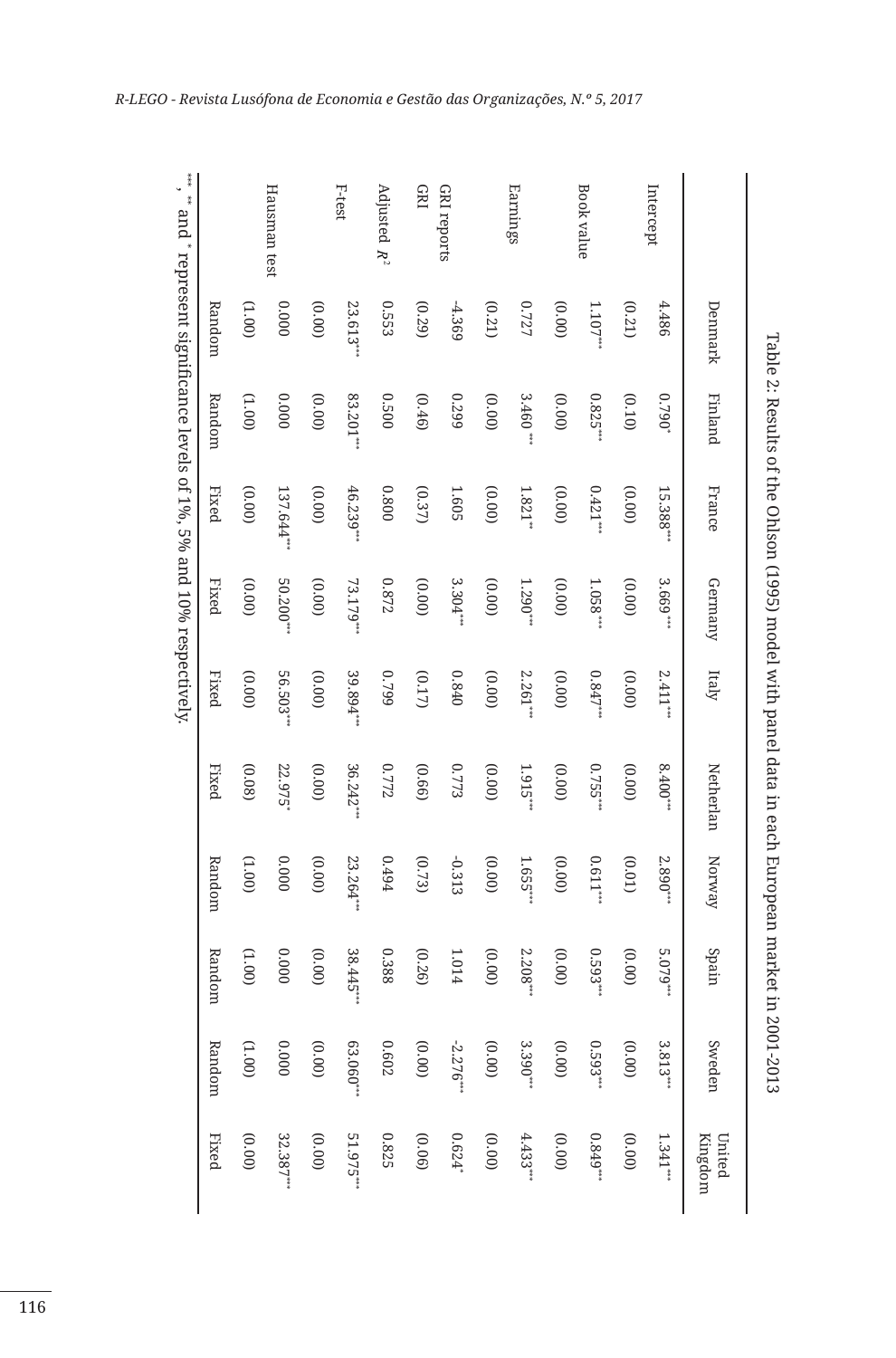The results of the regression model applied to each European market in the period from 2001 to 2013 are presented in Table 2. We observed that the coefficient estimator value associated with the GRI variable is positive and significant in the German and British markets, with a 1% and 10% significance level respectively. The results obtained are similar to those found by Cormier *et al.* (2007) for the environmental sector, using the non-financial information included in the reports provided by the companies in the German market, and by Klerk *et al.* (2015), when they studied the sixty nine largest companies in the United Kingdom in 2008. The only market that penalizes GRI listed companies is Sweden, which shows a negative value with a 1% significance level. The result obtained is in agreement with the environmental studies done by Hassel *et al*. (2005) in a study of 71 companies quoted on the market from 1998 to 2000, and by Semenova *et al.* (2010) in the period from 2005 to 2008. The rest of the markets do not have statistically significant values.

## **5. CONCLUSIONS**

The aim of this study has been to present the evolution observed in Europe in terms of sustainability reporting over the last years as well as to analyse whether the European stock markets value that information published by the companies rated by the GRI, and whether this information is reflected in the share price, taking into account the peculiarities of each market.

The results show that the German and British stock markets value this class of information, while the Swedish market penalizes them. The present study is relevant because it is a pioneer study of its kind in Europe. Meanwhile, we have to follow this kind of research in order to provide additional evidence about differences among European countries and most especially in European stock markets. It will help us to construct a common legislation and provide stakeholders the same kind of information.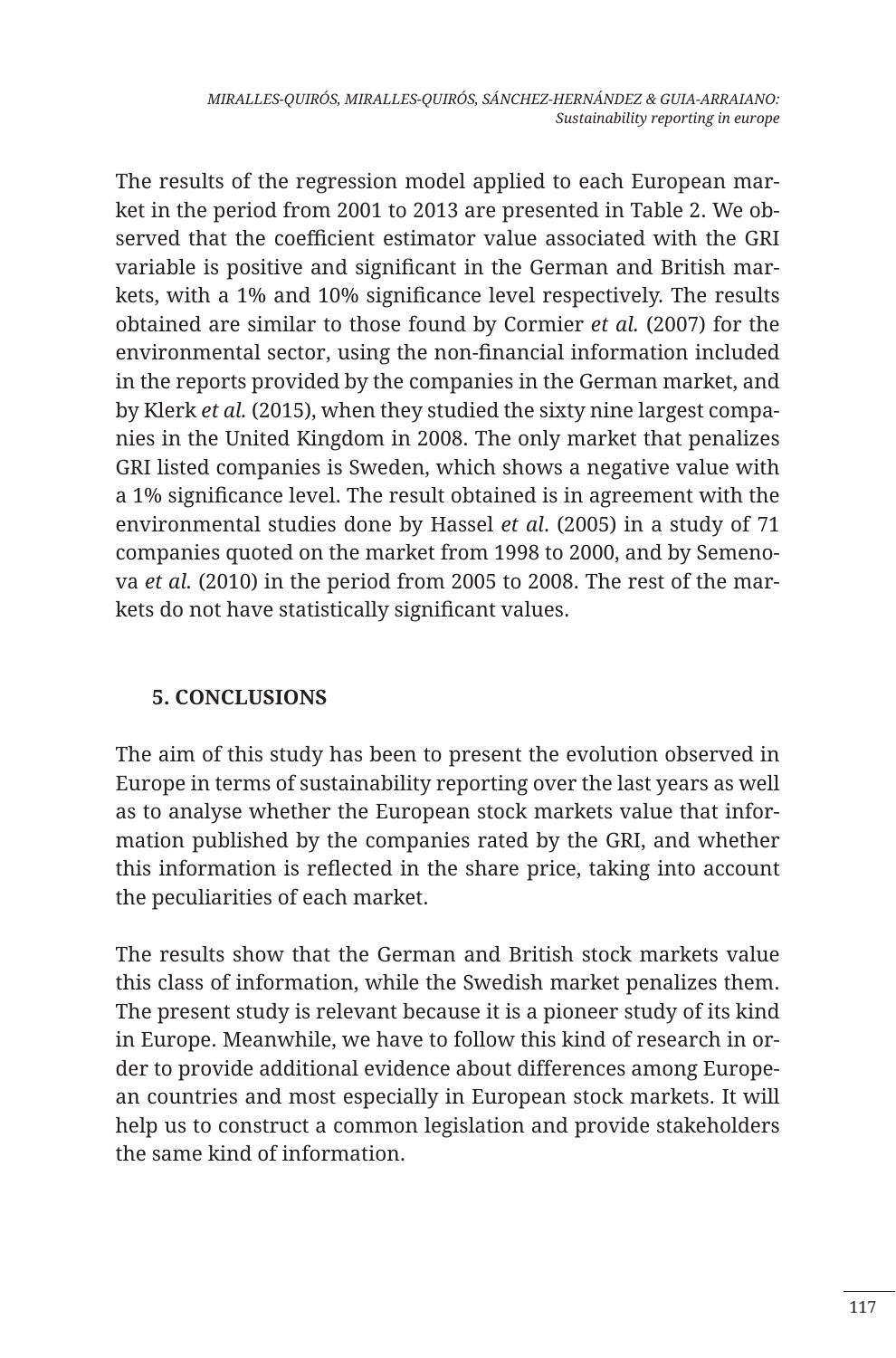#### **References**

Berthelot, S., M. Coulmont & V. Serret, (2012): "Do Investors value sustainability reports? A Canadian study", *Corporate Social Responsibility and Environmental Management*, vol. 19, nº 6, pp 355- 363.

BOE (4 abril 2002): Instituto de Contabilidad y Auditoria de Cuentas 6389, nº 81, pp 12831-12834.

Cardamone, P., C. Carnevale & F. Giunta (2012): "The value relevance of social reporting: evidence from listed Italian companies", *Journal of Applied Accounting Research*, vol. 13, nº 3, pp 255-269.

Carnevale, C. & M. Mazzuca (2014): "Sustainability report and bank valuation: evidence from European stock markets", *Business Ethics: A European Review*, vol. 23, nº 1, pp 69-90.

Cormier, D. & M. Magnan (2007): "The revisited contribution of environmental reporting to investors' valuation of a firm's earnings: An international perspective", *Ecological Economics*, vol. 62, pp 618- 626.

Curto, J., A. Morais, I. Lourenço & J. Pinto (2011): "The heteroskedasticity-consistent covariance estimator in accounting", *Review of Quantitative Finance ans Acounting*, vol. 37, pp 427-449.

Danish Government (2008). "The Government's Action Plan for Corporate Social Responsibility", May 2008.

European Commission (2001), "COM 2001 336 def. – Green paper. Promoting a European framework for corporate social responsibility", available in: www.i-csr.org/repository/ECcom2001\_0366en01.pdf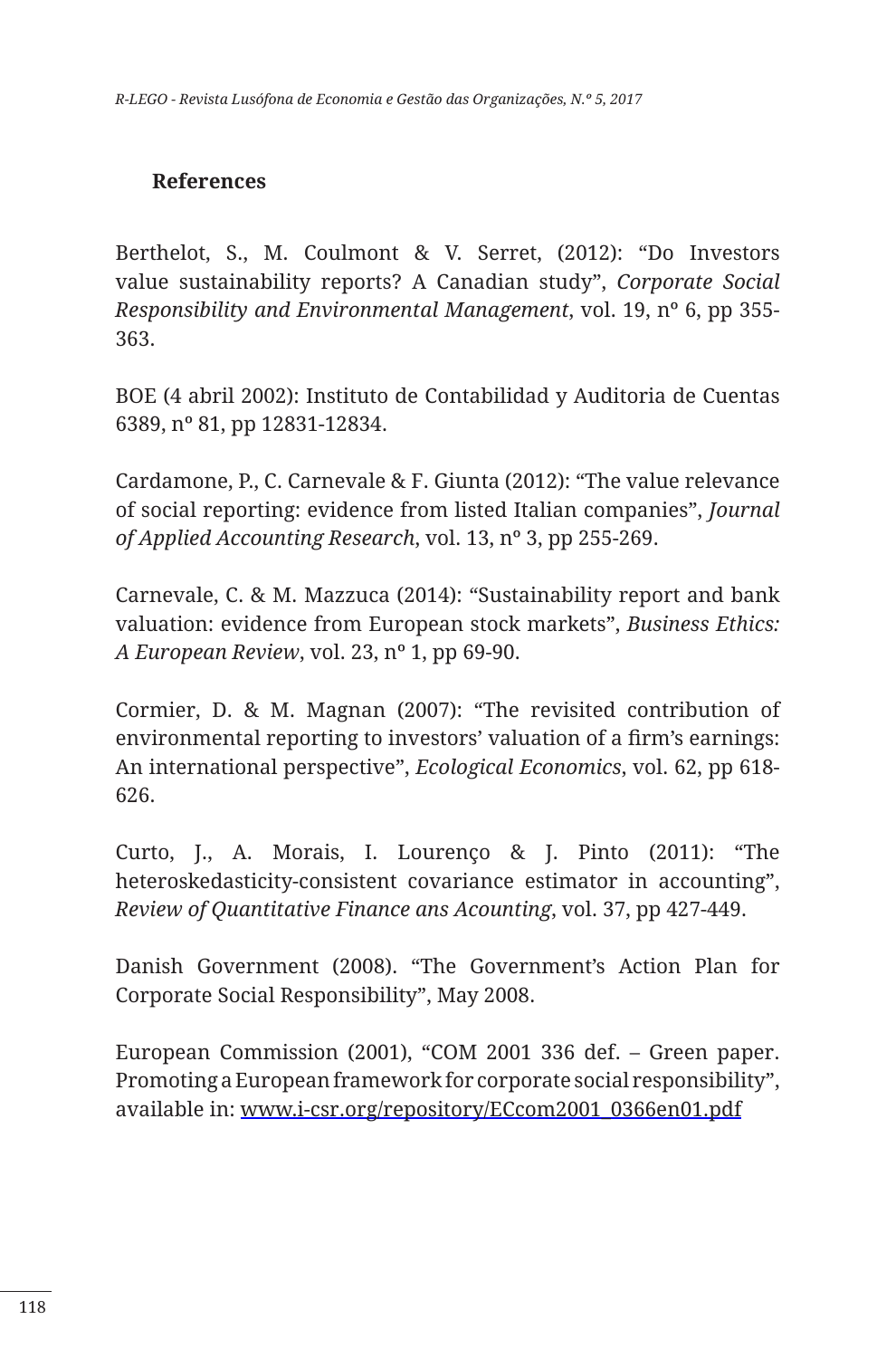European Commission (2002), "COM 2002 347 def. – Communication form the commission concerning corporate social responsibility: a business contribution to sustainable development", available in: www.i-csr.org/repository/EC\_com2002\_0347en01.pdf

European Commission (2002),"Corporate social responsibility  $- A$ business contribution to sustainable development. Luxemburg: Office for Official Publications of the European Communities".

European Commission (2011) "A renewed EU strategy 2011-14 for Corporate Social Responsibility".

Feltham, G. A. & J. A. Ohlson (1995): "Valuation and clean surplus accounting for operating and financials activities", *Contemporary Accounting Research*, vol. 11, nº 2, pp 689-731.

Hassel, L., H. Nilsson & S. Nyquist, (2005): "The Value Relevance of Enrironmental Performance", *European Accounting Review*, vol. 14, nº 1, pp 41- 61.

Jackson, G. & A. Apostolakou (2010): "Corporate social responsibility in Western Europe: na institutional mirror or substitute", *Journal of Business Ethics*, vol. 94, nº 3, pp 371-394.

Kaspereit, T. & K. Lopatta (2015): "The Value Relevance of SAM's Corporate Sustainability Ranking and GRI Sustainability Reporting in the European Stock Markets", *Business Ethics: A European Review*, forthcoming.

Klerk, M., C. Villiers & C. Standen (2015): "The Influence of corporate social responsibility disclosure on share prices. Evidence from the United Kingdom", *Pacific Accounting Review*, vol. 27, nº 2, pp 208-228.

KPMG (2011), "International Survey of Corporate Responsibility Reporting 2008", *KPMG Internacional,* Netherlands*.*